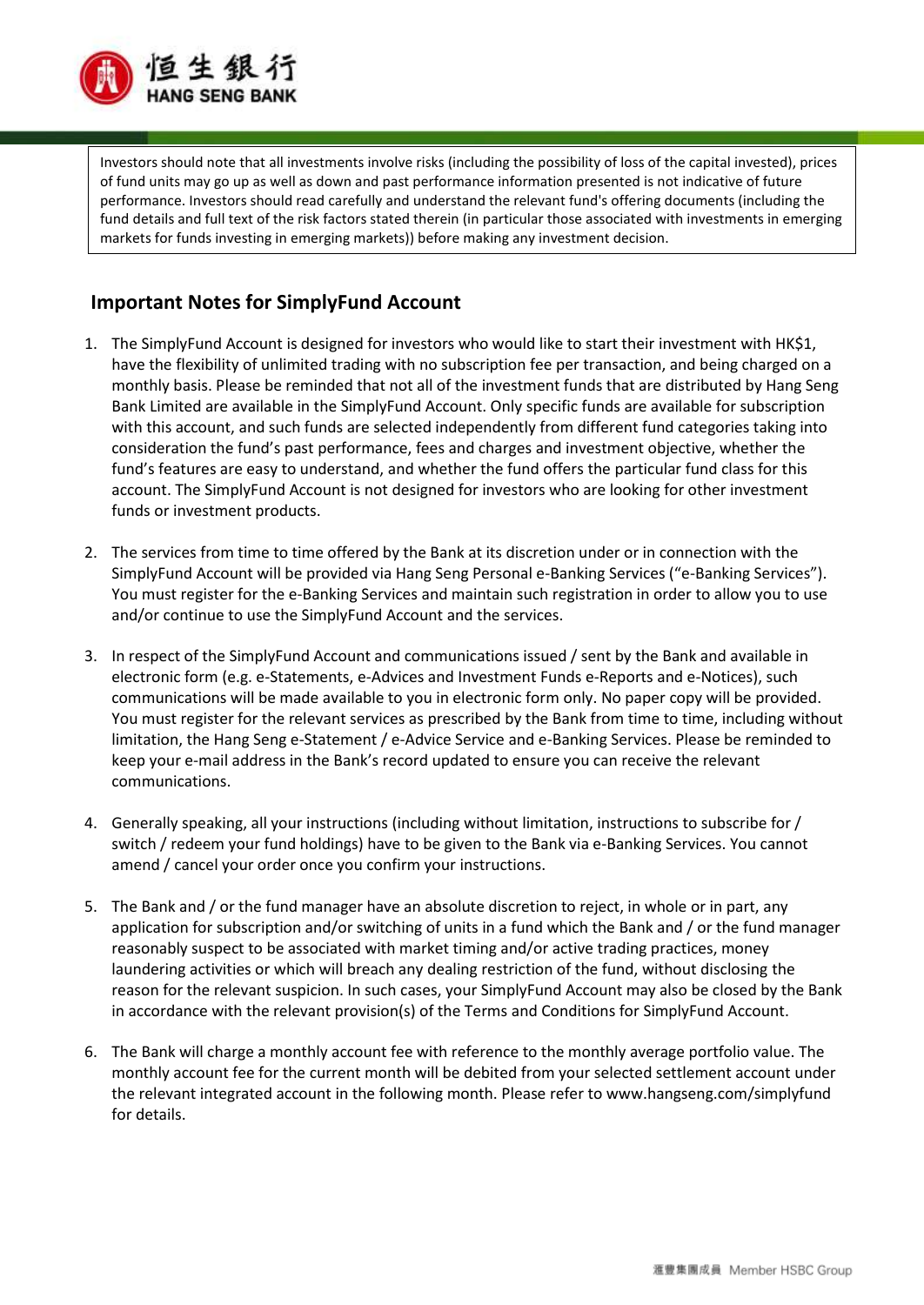

- 7. The Bank will charge an account administration fee in certain circumstances, including without limitation, in respect of transfer of fund holdings out of the SimplyFund Account. Please refer to www.hangseng.com/simplyfund for details.
- 8. For fund subscription and switching, while you are not required to pay the subscription fee and the switching handling fee, you may be required to pay redemption fees and /or other fees (if any) charged by the relevant fund house(s) in respect of fund switching.
- 9. If the Bank cannot debit the monthly account fee (if any) from the HKD savings account under the relevant integrated account for 2 consecutive months, the SimplyFund Account will be suspended until all outstanding account fees and charges have been settled. The monthly account fee will continue to accrue during the suspension period.
- 10. Please be reminded to ensure there is sufficient available balance in your HKD savings account on the debit date (currently, the 8th calendar day of each month) for payment of the monthly account fee. If there is insufficient available balance in your HKD savings account to pay such fee, the Bank may debit the relevant amount from any of your account(s) held with the Bank and in such case, foreign exchange at the rate as determined by the Bank may be involved.
- 11. For account holders who have Secured Overdraft Facility:

The Discount Factor (loan ratio) applicable to different investment funds charged to the Bank may vary from time to time. Any switching transaction may reduce your Maximum Limit, which may result in unauthorised overdraft (i.e. any outstanding debit balance exceeding the Maximum Limit). It is important to note that such unauthorised overdraft shall be subject to a higher interest rate. Should you have any question, please call our Customer Service Hotline 2822 0228 (after language selection press 5, 1, 1, and 8)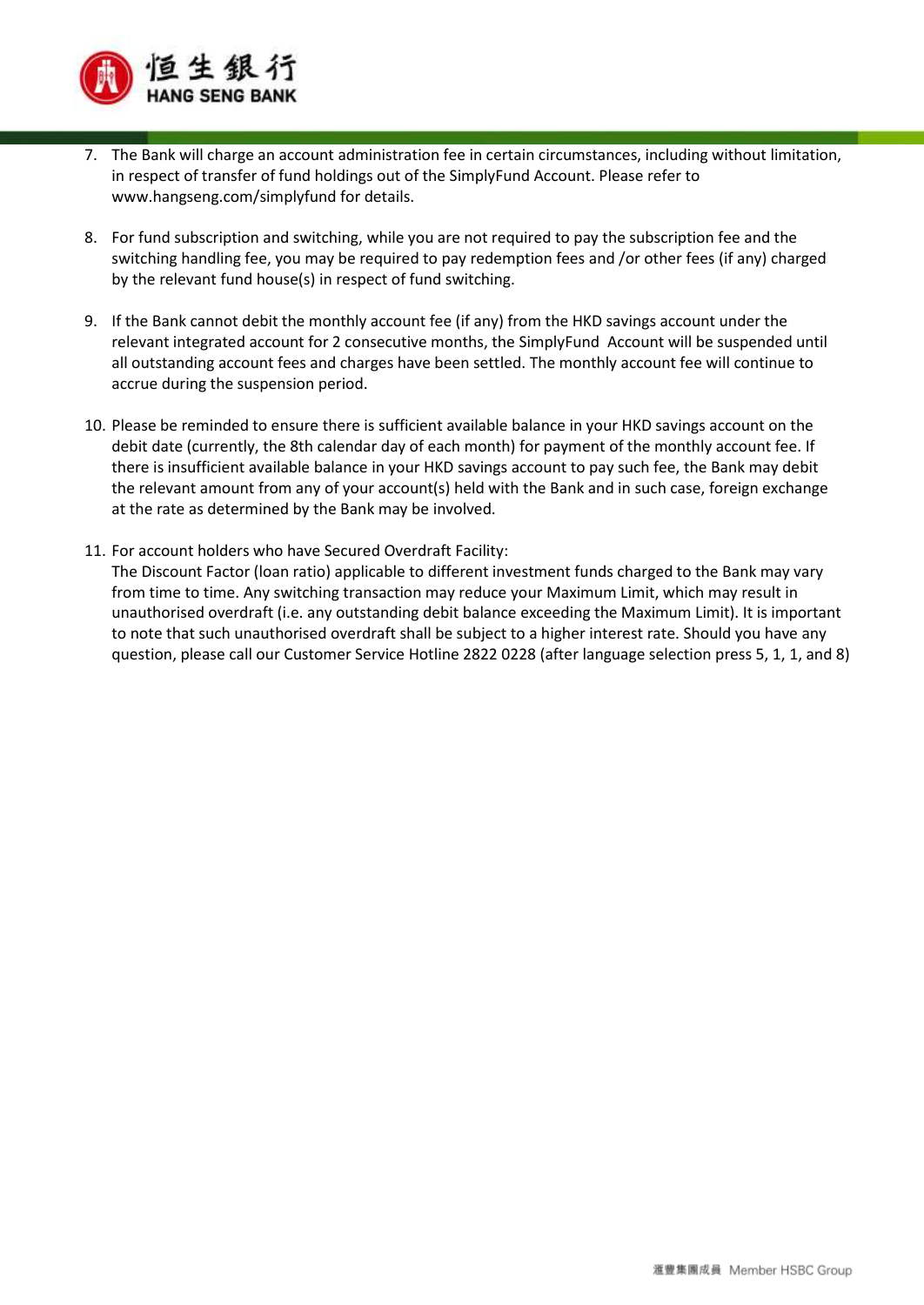

投資者須注意所有投資均涉及風險(包括可能會損失投資本金),基金單位價格可升亦可跌,過往表現並不可作為日後表現的 指引。在作出任何投資決定前,應小心閱讀及明白有關基金之銷售文件(包括基金詳情及當中所載之風險因素(就投資於新興 市場的基金而言,特別是有關投資於新興市場所涉及的風險因素)之全文)。

## **SimplyFund 戶口之重要事項**

- 1. SimplyFund戶口乃為打算以HK\$1,可以每次交易零認購費作無限次買賣的彈性及以每月收費的基准開展投 資的投資者而設。請注意,並非所有由恒生銀行有限公司分銷的投資基金均於此戶口提供,此戶口只有指定 基金可供認購,該等基金是由不同基金類別,根據過去之表現,費用,投資目標,是否容易理解其基金特性 及可否為此戶口提供特定單位類別等因素獨立地揀選出來。SimplyFund戶口並非為尋找其他基金投資或投 資產品的投資者而設。
- 2. 本行可不時提供之SimplyFund戶口項下的服務或與之有關的服務將會透過恒生個人e-Banking 服務(「e-Banking 服務」)提供。你必須登記e-Banking服務,並維持該登記方可使用及/或繼續使用SimplyFund戶 口及服務。
- 3. 就SimplyFund戶口及由本行發出 / 傳送並可以電子方式提供的通訊 (例如: e-Statements, e-Advices及 「基金電子財務報告」及「基金電子通知書」 )而言,該等通訊將會僅以電子方式提供給你。將不會提供 列印本。你必須登記本行不時指定的有關服務,包括但不限於恒生e-Statement / e-Advice 服務以及e-Banking服務。請緊記保持你於本行紀錄內的電郵地址 更新,以確保你可以收取有關通訊。
- 4. 一般而言,你的所有指示(包括但不限於認購 / 轉換 / 贖回你的基金單位的指示)必須透過 e-Banking 服務給 予本行。你的指示一經確定便不可更改/取消。
- 5. 本行及 / 或基金經理有絕對酌情權, 就其合理地懷疑是涉及選時交易及 / 或頻繁交易行為、清洗黑錢活動, 或將違反有關基金之交易限制的基金單位認購及/或轉換申請,拒絕全部或部份該等申請,以及不透露有關 懷疑之理由。在該等情況下,本行亦可根據SimplyFund戶口章則之相關條款結束你的SimplyFund戶口。
- 6. 本行將會參考當月平均投資組合價值而收取戶口月費。當月的戶口月費將會於下一個月從有關綜合戶口項下 你所選擇的結算戶口中扣除。詳情請參閱www.hangseng.com/simplyfund。
- 7. 本行將會於某些情況下收取戶口行政費,包括但不限於將基金單位從SimplyFund 戶口轉出。詳情請參閱 www.hangseng.com/simplyfund。
- 8. 就基金認購及轉換而言,雖然你毋須支付認購費及轉換手續費,你或須就基金轉換支付由有關基金公司收取的 贖回費及 / 或其他費用(如有)。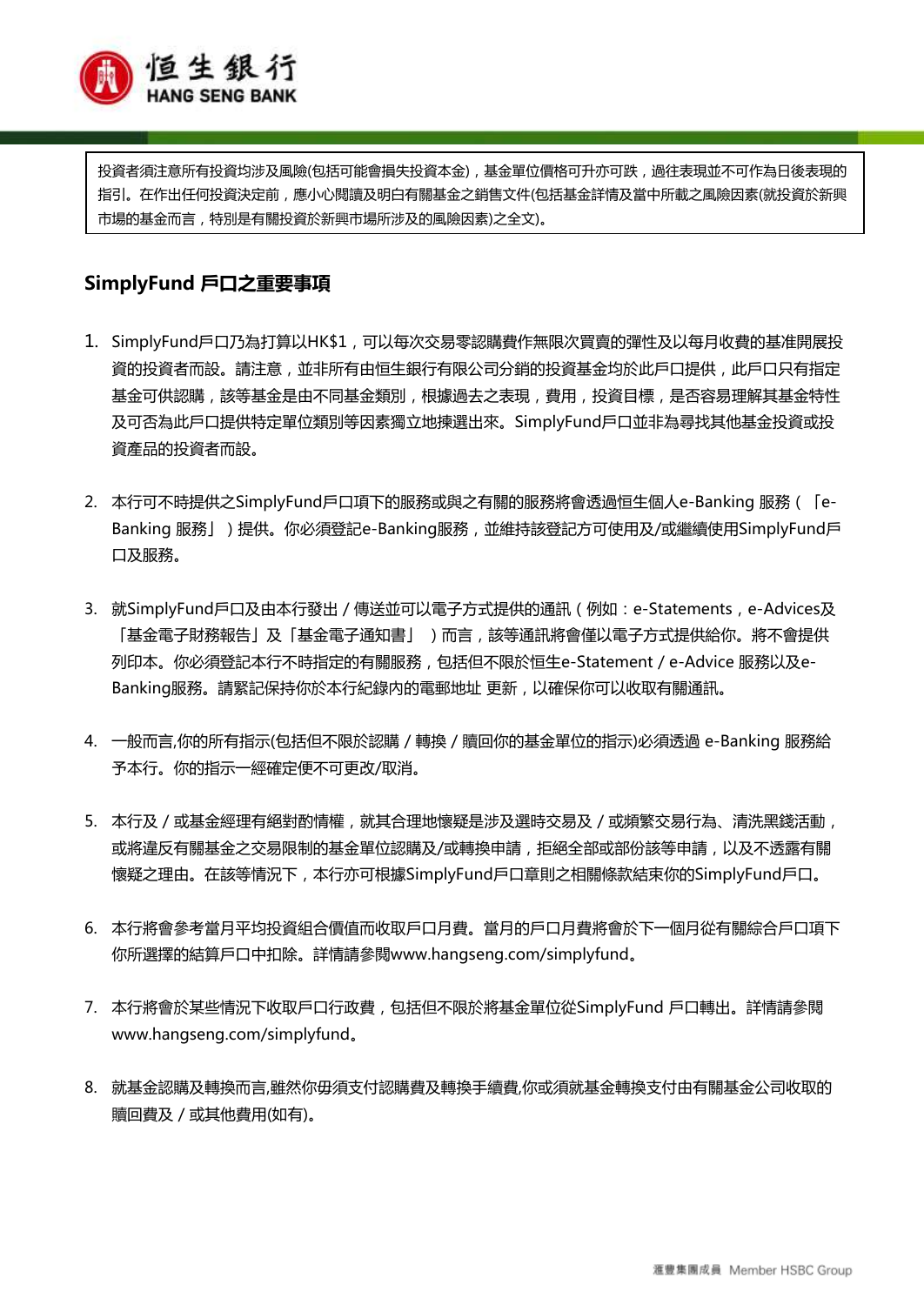

- 9. 若本行連續兩個月未能從有關綜合戶口項下的港元儲蓄戶口中扣除戶口月費(如有),SimplyFund 戶口將會 被暫停,直至所有未償付的戶口費用及收費已獲支付為止。 於 SimplyFund 戶口被暫停的期間,戶口月費 將繼續累算。
- 10. 請確保於扣除日(現時為每月第 8 個曆日),你的港元儲蓄戶口備有足夠可用餘額,以支付戶口月費。 若你的港 元儲蓄戶口的可用 餘額不足以支付該 費用,本行可從你於本行持有之任何戶口中 扣除有關數額,在該情況下, 可能涉及根據本行釐定的匯率進行的外幣兌換。
- 11. 已獲提供抵押透支的戶口持有人: 抵押予本行的不同投資基金具有不同的抵押透支成數並且會不時調整。 任何轉換交易均可能減低你的最高 貸款額,因此可能導致臨時透支(即貸款結欠超過最高貸款額)。請注意: 客戶須就該等臨時透支支付更高息 率。若你有任何問題,請致電本行客戶服務熱線 2822 0228 (先選擇語言,然後按"5"、"1"、"1"及 "8")。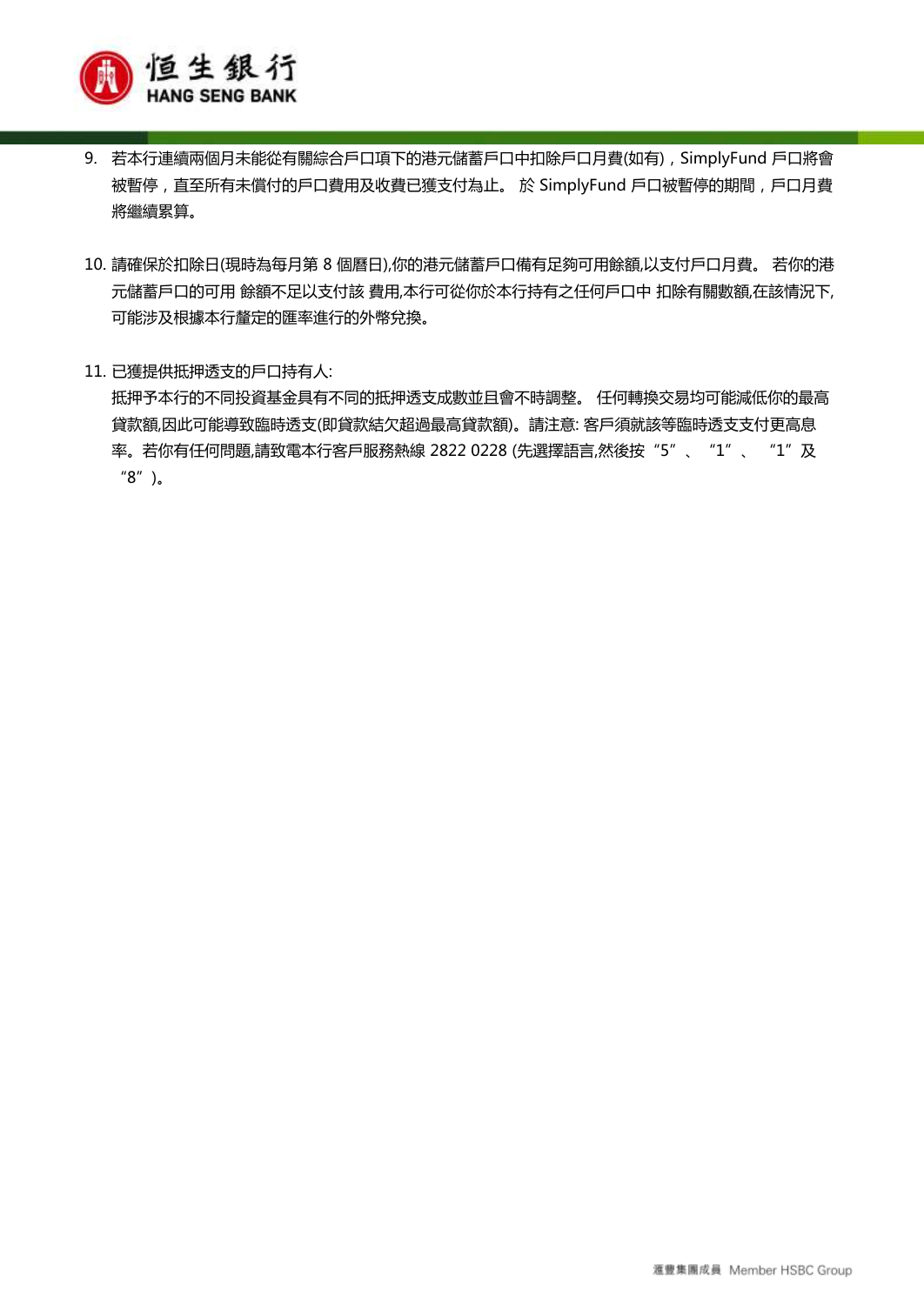

投资者须注意所有投资均涉及风险(包括可能会损失投资本金),基金单位价格可升亦可跌,过往表现并不可作为日后表现的 指引。在作出任何投资决定前,应小心阅读及明白有关基金之销售文件(包括基金详情及当中所载之风险因素(就投资于新兴 市场的基金而言,特别是有关投资于新兴市场所涉及的风险因素)之全文)。

## **SimplyFund 户口之重要事项**

- 1. SimplyFund户口乃为打算以HK\$1,可以每次交易零认购费作无限次买卖的弹性及以每月收费的基准开展投 资的投资者而设。请注意,并非所有由恒生银行有限公司分销的投资基金均于此户口提供,此户口只有指定 基金可供认购,该等基金是由不同基金类别,根据过去之表现,费用,投资目标,是否容易理解其基金特性 及可否为此户口提供特定单位类别等因素独立地拣选出来。SimplyFund户口并非为寻找其他基金投资或投 资产品的投资者而设。
- 2. 本行可不时提供之SimplyFund户口项下的服务或与之有关的服务将会透过恒生个人e-Banking 服务(「e-Banking 服务」)提供。你必须登记e-Banking服务,并维持该登记方可使用及/或继续使用SimplyFund户 口及服务。
- 3. 就SimplyFund户口及由本行发出 / 传送并可以电子方式提供的通讯 (例如: e-Statements, e-Advices及 「基金电子财务报告」及「基金电子通知书」 )而言,该等通讯将会仅以电子方式提供给你。将不会提供 打印本。你必须登记本行不时指定的有关服务,包括但不限于恒生e-Statement / e-Advice 服务以及e-Banking服务。请紧记保持你于本行纪录内的电邮地址 更新,以确保你可以收取有关通讯。
- 4. 一般而言,你的所有指示(包括但不限于认购 / 转换 / 赎回你的基金单位的指示)必须透过 e-Banking 服务给 予本行。你的指示一经确定便不可更改/取消。
- 5. 本行及 / 或基金经理有绝对酌情权, 就其合理地怀疑是涉及选时交易及 / 或频繁交易行为、清洗黑钱活动, 或将违反有关基金之交易限制的基金单位认购及/或转换申请,拒绝全部或部份该等申请,以及不透露有关 怀疑之理由。在该等情况下,本行亦可根据SimplyFund户口章则之相关条款结束你的SimplyFund户口。
- 6. 本行将会参考当月平均投资组合价值而收取户口月费。当月的户口月费将会于下一个月从有关综合户口项下 你所选择的结算户口中扣除。详情请参阅www.hangseng.com/simplyfund。
- 7. 本行将会于某些情况下收取户口行政费,包括但不限于将基金单位从SimplyFund 户口转出。详情请参阅 www.hangseng.com/simplyfund。
- 8. 就基金认购及转换而言,虽然你毋须支付认购费及转换手续费,你或须就基金转换支付由有关基金公司收取的 赎回费及 / 或其他费用(如有)。